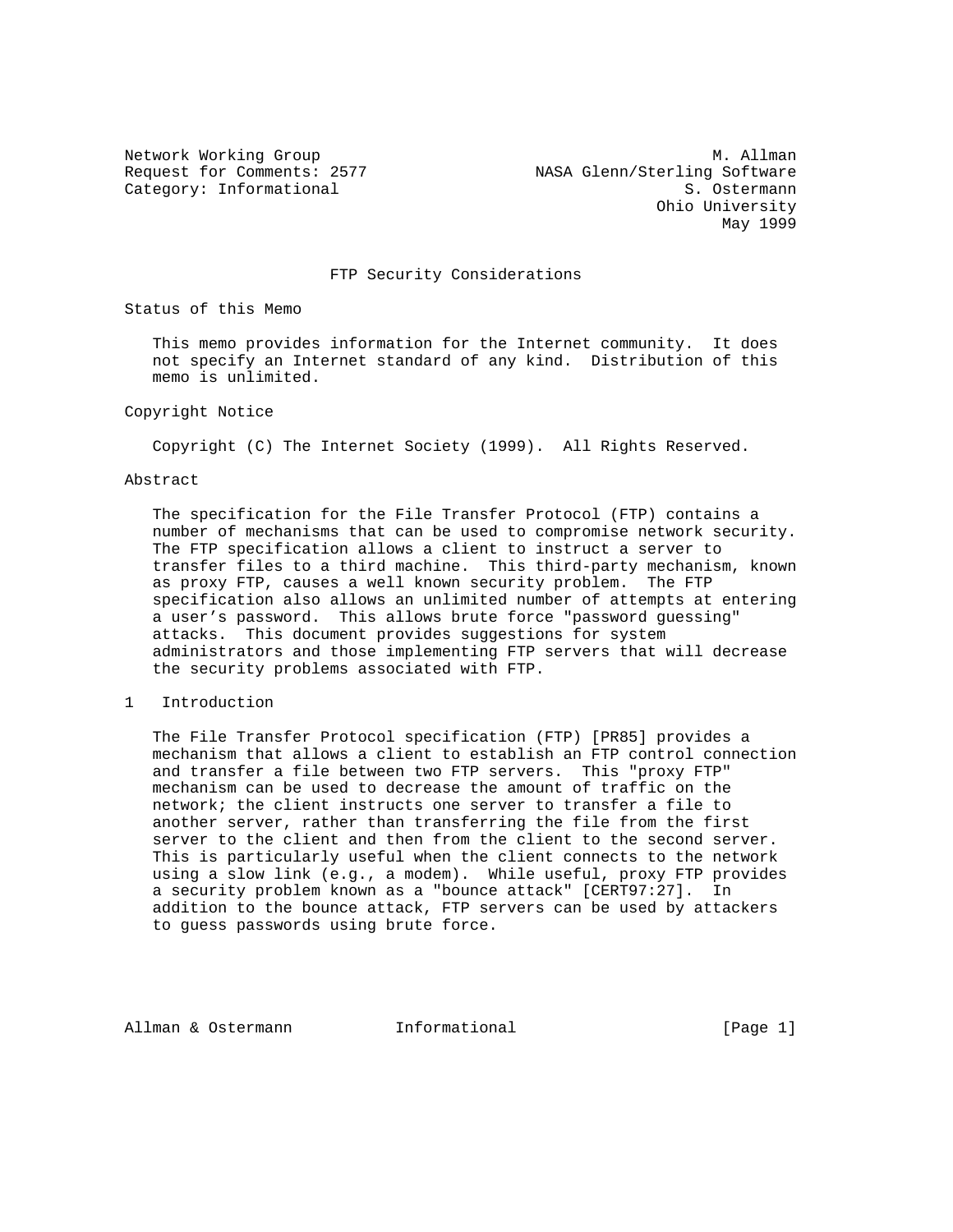This document does not contain a discussion of FTP when used in conjunction with strong security protocols, such as IP Security. These security concerns should be documented, however they are out of the scope of this document.

 This paper provides information for FTP server implementers and system administrators, as follows. Section 2 describes the FTP "bounce attack". Section 3 provides suggestions for minimizing the bounce attack. Section 4 provides suggestions for servers which limit access based on network address. Section 5 provides recommendations for limiting brute force "password guessing" by clients. Next, section 6 provides a brief discussion of mechanisms to improve privacy. Section 7 provides a mechanism to prevent user identity guessing. Section 8 discusses the practice of port stealing. Finally, section 9 provides an overview of other FTP security issues related to software bugs rather than protocol issues.

2 The Bounce Attack

 The version of FTP specified in the standard [PR85] provides a method for attacking well known network servers, while making the perpetrators difficult to track down. The attack involves sending an FTP "PORT" command to an FTP server containing the network address and the port number of the machine and service being attacked. At this point, the original client can instruct the FTP server to send a file to the service being attacked. Such a file would contain commands relevant to the service being attacked (SMTP, NNTP, etc.). Instructing a third party to connect to the service, rather than connecting directly, makes tracking down the perpetrator difficult and can circumvent network-address-based access restrictions.

 As an example, a client uploads a file containing SMTP commands to an FTP server. Then, using an appropriate PORT command, the client instructs the server to open a connection to a third machine's SMTP port. Finally, the client instructs the server to transfer the uploaded file containing SMTP commands to the third machine. This may allow the client to forge mail on the third machine without making a direct connection. This makes it difficult to track attackers.

3 Protecting Against the Bounce Attack

 The original FTP specification [PR85] assumes that data connections will be made using the Transmission Control Protocol (TCP) [Pos81]. TCP port numbers in the range 0 - 1023 are reserved for well known services such as mail, network news and FTP control connections [RP94]. The FTP specification makes no restrictions on the TCP port number used for the data connection. Therefore, using proxy FTP,

Allman & Ostermann Manuel Informational (Page 2)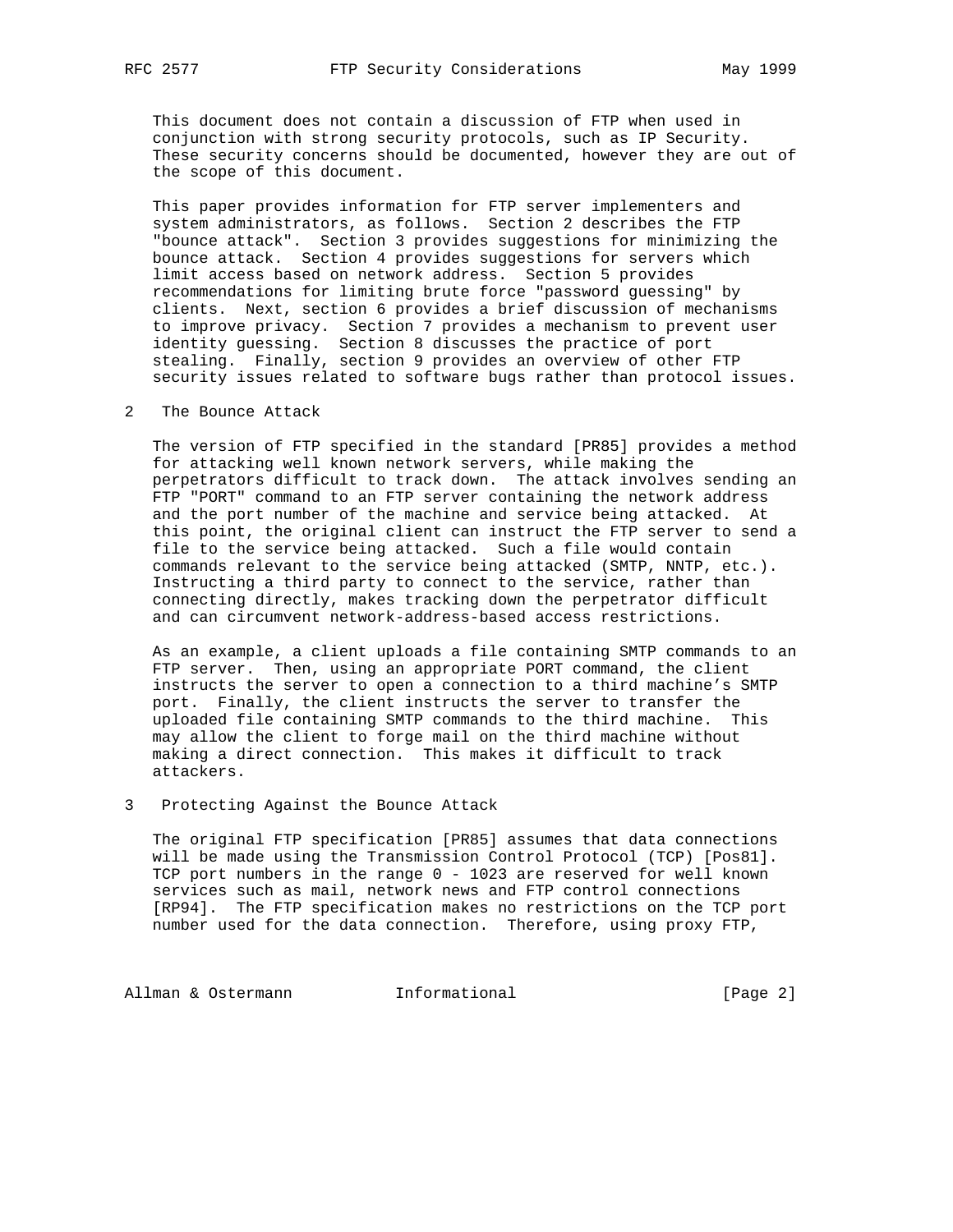clients have the ability to tell the server to attack a well known service on any machine.

 To avoid such bounce attacks, it is suggested that servers not open data connections to TCP ports less than 1024. If a server receives a PORT command containing a TCP port number less than 1024, the suggested response is 504 (defined as "Command not implemented for that parameter" by [PR85]). Note that this still leaves non-well known servers (those running on ports greater than 1023) vulnerable to bounce attacks.

 Several proposals (e.g., [AOM98] and [Pis94]) provide a mechanism that would allow data connections to be made using a transport protocol other than TCP. Similar precautions should be taken to protect well known services when using these protocols.

 Also note that the bounce attack generally requires that a perpetrator be able to upload a file to an FTP server and later download it to the service being attacked. Using proper file protections will prevent this behavior. However, attackers can also attack services by sending random data from a remote FTP server which may cause problems for some services.

 Disabling the PORT command is also an option for protecting against the bounce attack. Most file transfers can be made using only the PASV command [Bel94]. The disadvantage of disabling the PORT command is that one loses the ability to use proxy FTP, but proxy FTP may not be necessary in a particular environment.

## 4 Restricted Access

 For some FTP servers, it is desirable to restrict access based on network address. For example, a server might want to restrict access to certain files from certain places (e.g., a certain file should not be transferred out of an organization). In such a situation, the server should confirm that the network address of the remote hosts on both the control connection and the data connection are within the organization before sending a restricted file. By checking both connections, a server is protected against the case when the control connection is established with a trusted host and the data connection is not. Likewise, the client should verify the IP address of the remote host after accepting a connection on a port opened in listen mode to verify that the connection was made by the expected server.

 Note that restricting access based on network address leaves the FTP server vulnerable to "spoof" attacks. In a spoof attack, for example, an attacking machine could assume the host address of another machine inside an organization and download files that are

Allman & Ostermann and Informational [Page 3]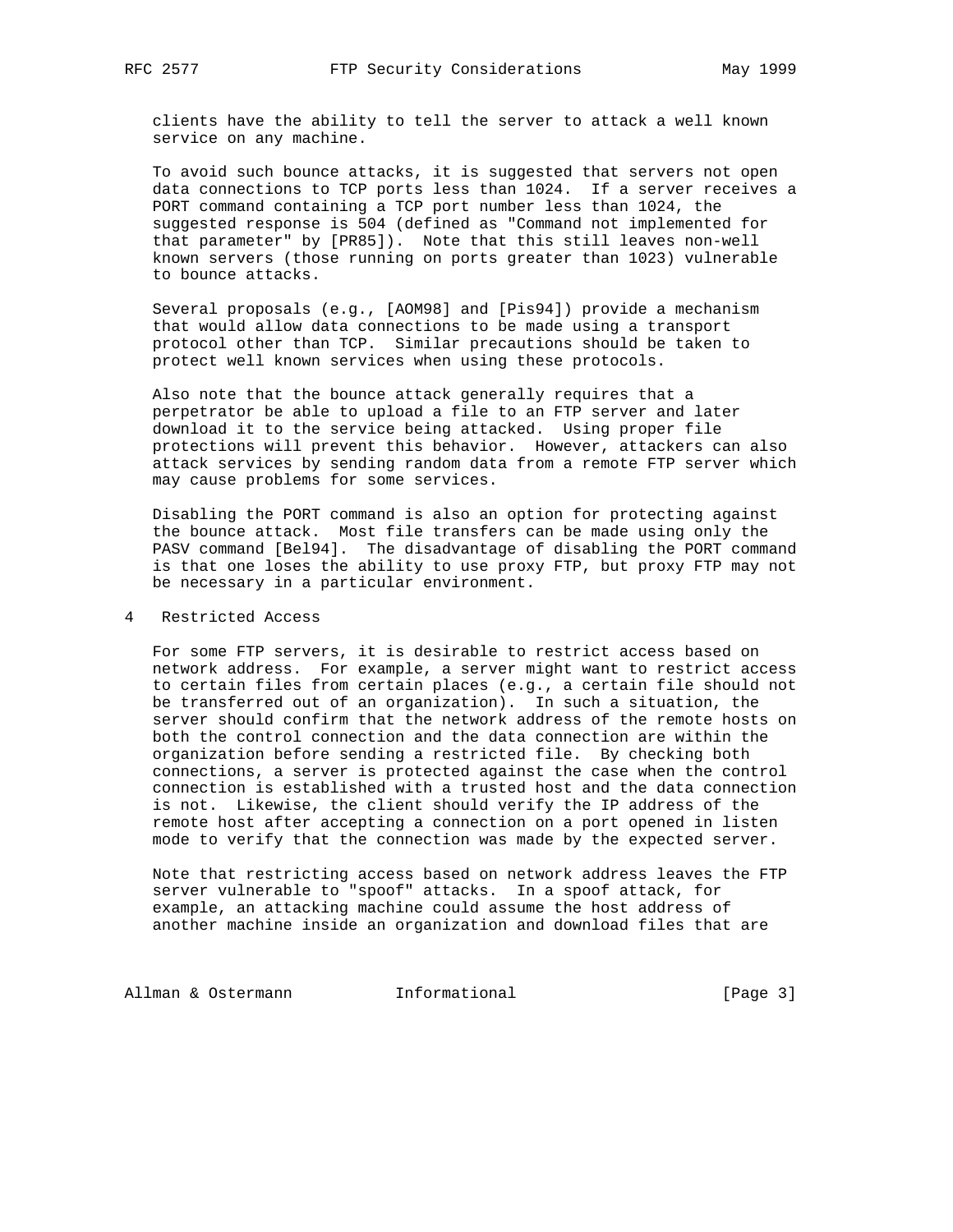not accessible from outside the organization. Whenever possible, secure authentication mechanisms should be used, such as those outlined in [HL97].

5 Protecting Passwords

 To minimize the risk of brute force password guessing through the FTP server, it is suggested that servers limit the number of attempts that can be made at sending a correct password. After a small number of attempts (3-5), the server should close the control connection with the client. Before closing the control connection the server must send a return code of 421 ("Service not available, closing control connection." [PR85]) to the client. In addition, it is suggested that the server impose a 5 second delay before replying to an invalid "PASS" command to diminish the efficiency of a brute force attack. If available, mechanisms already provided by the target operating system should be used to implement the above suggestions.

 An intruder can subvert the above mechanisms by establishing multiple, parallel control connections to a server. To combat the use of multiple concurrent connections, the server could either limit the total number of control connections possible or attempt to detect suspicious activity across sessions and refuse further connections from the site. However, both of these mechanisms open the door to "denial of service" attacks, in which an attacker purposely initiates the attack to disable access by a valid user.

 Standard FTP [PR85] sends passwords in clear text using the "PASS" command. It is suggested that FTP clients and servers use alternate authentication mechanisms that are not subject to eavesdropping (such as the mechanisms being developed by the IETF Common Authentication Technology Working Group [HL97]).

6 Privacy

 All data and control information (including passwords) is sent across the network in unencrypted form by standard FTP [PR85]. To guarantee the privacy of the information FTP transmits, a strong encryption scheme should be used whenever possible. One such mechanism is defined in [HL97].

# 7 Protecting Usernames

 Standard FTP [PR85] specifies a 530 response to the USER command when the username is rejected. If the username is valid and a password is required FTP returns a 331 response instead. In order to prevent a malicious client from determining valid usernames on a server, it is suggested that a server always return 331 to the USER command and

Allman & Ostermann Manuel Informational (Page 4)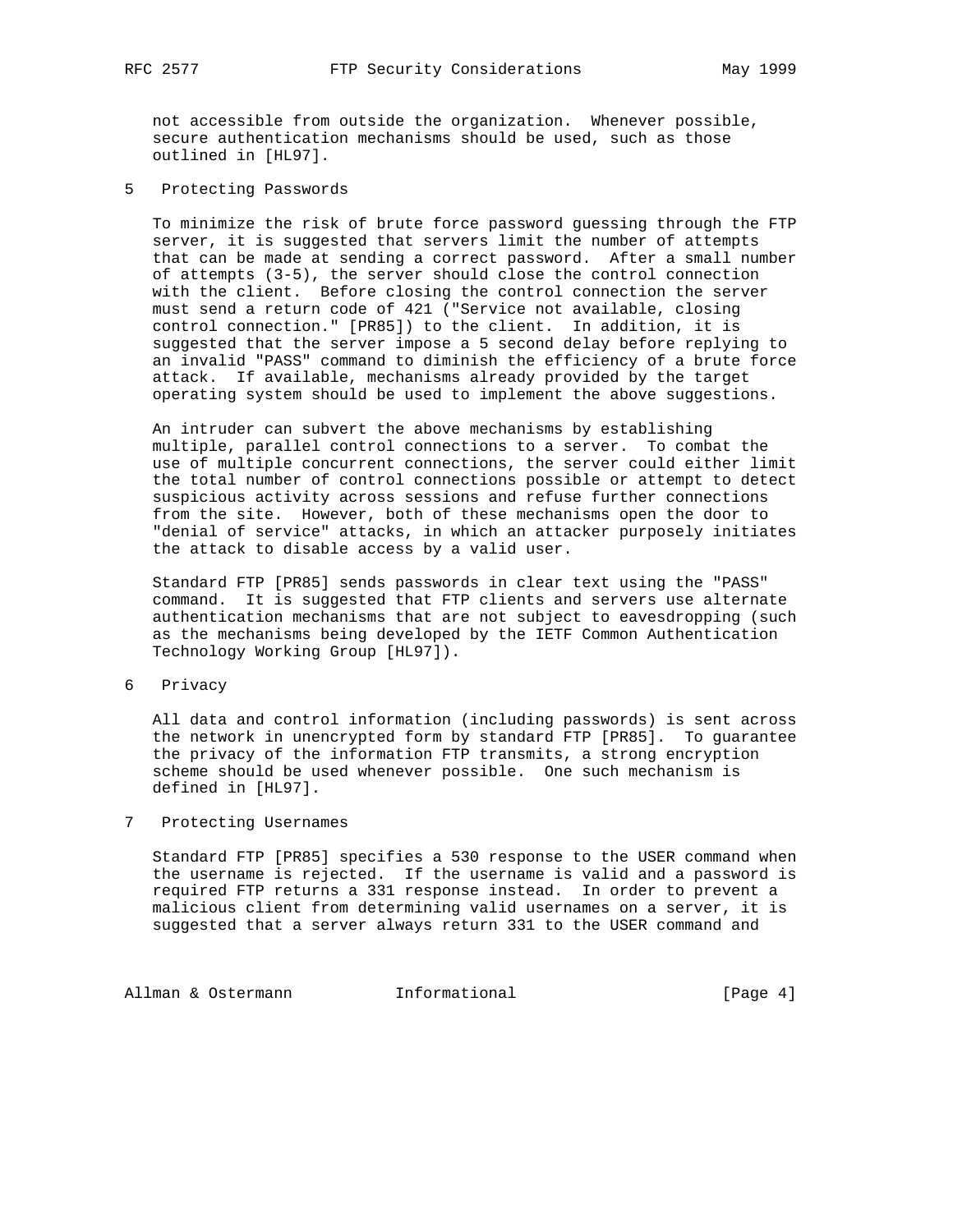then reject the combination of username and password for an invalid username.

8 Port Stealing

 Many operating systems assign dynamic port numbers in increasing order. By making a legitimate transfer, an attacker can observe the current port number allocated by the server and "guess" the next one that will be used. The attacker can make a connection to this port, thus denying another legitimate client the ability to make a transfer. Alternatively, the attacker can steal a file meant for a legitimate user. In addition, an attacker can insert a forged file into a data stream thought to come from an authenticated client. This problem can be mitigated by making FTP clients and servers use random local port numbers for data connections, either by requesting random ports from the operating system or using system dependent mechanisms.

### 9 Software-Base Security Problems

 The emphasis in this document is on protocol-related security issues. There are a number of documented FTP security-related problems that are due to poor implementation as well. Although the details of these types of problems are beyond the scope of this document, it should be pointed out that the following FTP features has been abused in the past and should be treated with great care by future implementers:

### Anonymous FTP

 Anonymous FTP refers to the ability of a client to connect to an FTP server with minimal authentication and gain access to public files. Security problems arise when such a user can read all files on the system or can create files. [CERT92:09] [CERT93:06]

### Remote Command Execution

 An optional FTP extension, "SITE EXEC", allows clients to execute arbitrary commands on the server. This feature should obviously be implemented with great care. There are several documented cases of the FTP "SITE EXEC" command being used to subvert server security [CERT94:08] [CERT95:16]

#### Debug Code

 Several previous security compromises related to FTP can be attributed to software that was installed with debugging features enabled [CERT88:01].

Allman & Ostermann and Informational (Page 5)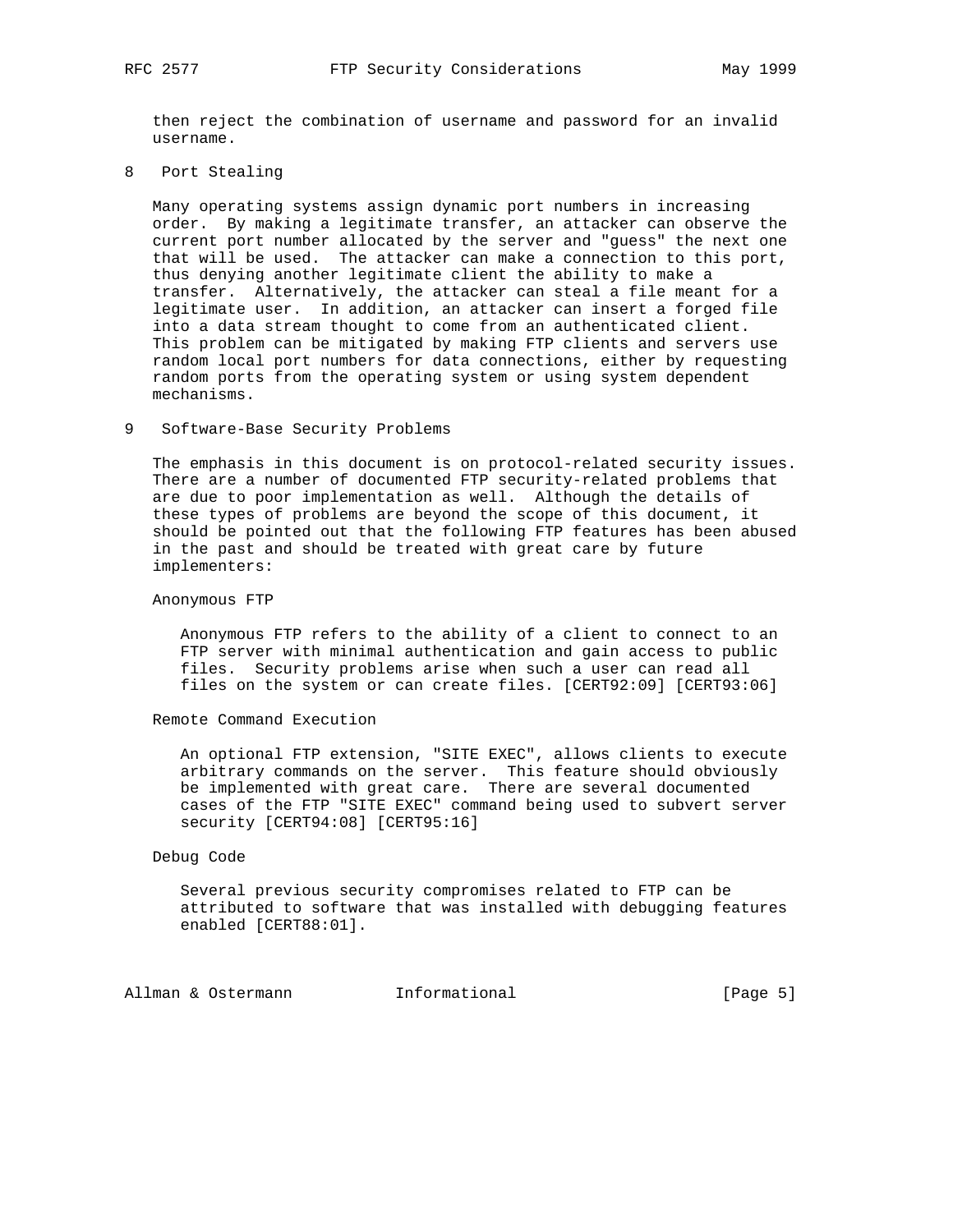This document recommends that implementors of FTP servers with these capabilities review all of the CERT advisories for attacks on these or similar mechanisms before releasing their software.

10 Conclusion

 Using the above suggestions can decrease the security problems associated with FTP servers without eliminating functionality.

11 Security Considerations

Security issues are discussed throughout this memo.

### Acknowledgments

 We would like to thank Alex Belits, Jim Bound, William Curtin, Robert Elz, Paul Hethmon, Alun Jones and Stephen Tihor for their helpful comments on this paper. Also, we thank the FTPEXT WG members who gave many useful suggestions at the Memphis IETF meeting.

#### References

| [AOM98]            | for IPv6 and NATs", RFC 2428, September 1998.                                 | Allman, M., Ostermann, S. and C. Metz, "FTP Extensions                                                                           |          |
|--------------------|-------------------------------------------------------------------------------|----------------------------------------------------------------------------------------------------------------------------------|----------|
| [Be194]            | 1994.                                                                         | Bellovin. S., "Firewall-Friendly FTP", RFC 1579, February                                                                        |          |
|                    | 1988 ftp://info.cert.org/pub/cert advisories/                                 | [CERT88:01] CERT Advisory CA-88:01. ftpd Vulnerability. December,                                                                |          |
|                    |                                                                               | [CERT92:09] CERT Advisory CA-92:09. AIX Anonymous FTP Vulnerability.<br>April 27, 1992. ftp://info.cert.org/pub/cert_advisories/ |          |
|                    | September 19,1997<br>ftp://info.cert.org/pub/cert_advisories/                 | [CERT93:06] CERT Advisory CA-93:06. Wuarchive ftpd Vulnerability.                                                                |          |
|                    |                                                                               | [CERT94:08] CERT Advisory CA-94:08. ftpd Vulnerabilities. September<br>23, 1997. ftp://info.cert.org/pub/cert_advisories/        |          |
|                    | Vulnerability. September 23, 1997<br>ftp://info.cert.org/pub/cert_advisories/ | [CERT95:16] CERT Advisory CA-95:16. wu-ftpd Misconfiguration                                                                     |          |
|                    | ftp://info.cert.org/pub/cert advisories/                                      | [CERT97:27] CERT Advisory CA-97.27. FTP Bounce. January 8, 1998.                                                                 |          |
| Allman & Ostermann | Informational                                                                 |                                                                                                                                  | [Page 6] |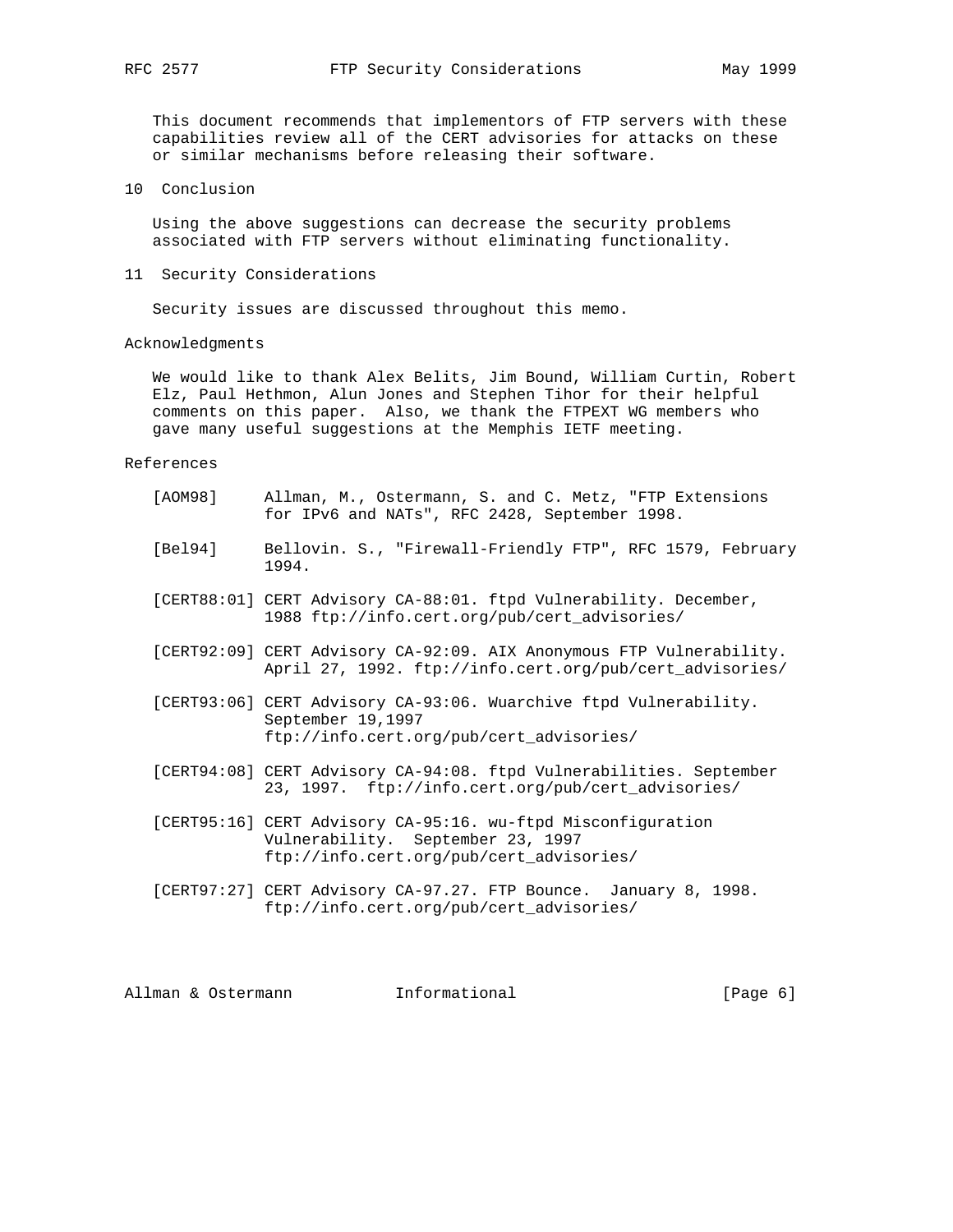- [HL97] Horowitz, M. and S. Lunt, "FTP Security Extensions", RFC 2228, October 1997.
- [Pis94] Piscitello, D., "FTP Operation Over Big Address Records (FOOBAR), RFC 1639, June 1994.
- [Pos81] Postel, J., "Transmission Control Protocol", STD 7, RFC 793, September 1981.
- [PR85] Postel, J. and J. Reynolds, "File Transfer Protocol (FTP)", STD 9, RFC 959, October 1985.
- [RP94] Reynolds, J. and J. Postel, "Assigned Numbers", STD 2, RFC 1700, October 1994. See also: http://www.iana.org/numbers.html

Authors' Addresses

 Mark Allman NASA Glenn Research Center/Sterling Software 21000 Brookpark Rd. MS 54-2 Cleveland, OH 44135

EMail: mallman@grc.nasa.gov

 Shawn Ostermann School of Electrical Engineering and Computer Science Ohio University 416 Morton Hall Athens, OH 45701

EMail: ostermann@cs.ohiou.edu